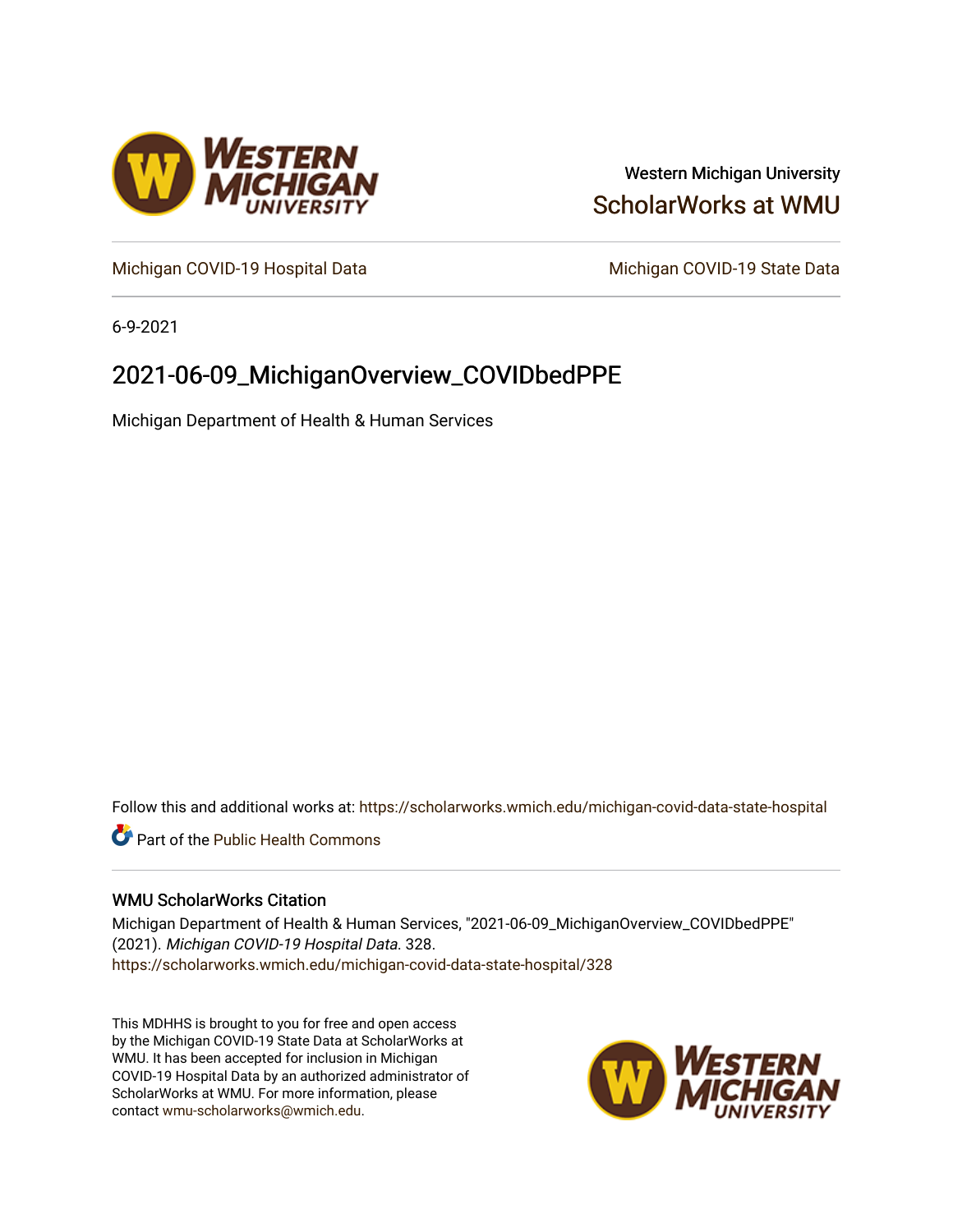# **Statewide Available PPE and Bed Tracking**

**Note:** Data on this page is updated Monday - Friday.

|                            | <b>Hospital</b><br><b>Beds</b> | <b>Adult</b><br><b>Beds</b> | <b>Hospital</b><br>Hospital Inpatient<br><b>Beds</b> | <b>Hospital</b><br>Inpatient<br><b>Bed</b><br>∣Occupancy∣ | <b>Adult</b><br>$ $ Hospital $ $<br>Inpatient<br><b>Beds</b> | <b>Adult</b><br><b>Hospital</b><br>Inpatient<br><b>Bed</b><br>$ $ Occupancy |       | Statewide Hospital Capacity Report for COVID-19* 06/09/2021**<br><b>ICU Bed</b><br><b>ICUBeds</b> Occupancy | <b>Adult</b><br>ICU<br><b>Beds</b> | <b>Adult ICU</b><br><b>Bed</b><br>Occupancy | <b>Total</b><br>Ventilators | <b>Mechanical</b><br>Ventilatorsin<br><b>use</b> |
|----------------------------|--------------------------------|-----------------------------|------------------------------------------------------|-----------------------------------------------------------|--------------------------------------------------------------|-----------------------------------------------------------------------------|-------|-------------------------------------------------------------------------------------------------------------|------------------------------------|---------------------------------------------|-----------------------------|--------------------------------------------------|
| <b>Region</b>              | 1,881                          | 1,741                       | 1,593                                                | 1,309                                                     | 1,508                                                        | 1,180                                                                       | 207   | 164                                                                                                         | 195                                | 158                                         | 225                         | 59                                               |
| <b>Region</b><br><b>2N</b> | 6,256                          | 5,912                       | 5,611                                                | 4,529                                                     | 5,262                                                        | 4,250                                                                       | 590   | 441                                                                                                         | 574                                | 434                                         | 983                         | 219                                              |
| <b>Region</b><br>2S        | 8,019                          | 7,131                       | 7,193                                                | 6,130                                                     | 6,322                                                        | 5305                                                                        | 1,030 | 862                                                                                                         | 709                                | 599                                         | 1,450                       | 518                                              |
| <b>Region</b><br>3         | 3,186                          | 3,045                       | 2,873                                                | 2,326                                                     | 2,711                                                        | 2,,212                                                                      | 443   | 355                                                                                                         | 365                                | 310                                         | 626                         | 228                                              |
| <b>Region</b><br>5         | 1,684                          | 1,667                       | 1,400                                                | 1,106                                                     | 1,383                                                        | 1,085                                                                       | 209   | 130                                                                                                         | 175                                | 125                                         | 317                         | 52                                               |
| <b>Region</b><br>6         | 3,260                          | 2,824                       | 2,939                                                | 2,359                                                     | 2,490                                                        | 2,008                                                                       | 402   | 319                                                                                                         | 249                                | 195                                         | 579                         | 148                                              |
| Region                     | 1044                           | 972                         | 1,023                                                | 668                                                       | 972                                                          | 643                                                                         | 204   | 144                                                                                                         | 182                                | 130                                         | 137                         | 26                                               |
| <b>Region</b><br>8         | 750                            | 732                         | 544                                                  | 323                                                       | 516                                                          | 311                                                                         | 78    | 48                                                                                                          | 59                                 | 42                                          | 122                         | 10                                               |
| <b>Total</b>               | 26,080                         | 24,024                      | 23,176                                               | 18,750                                                    | 21,164                                                       | 16,994                                                                      | 3,163 | 2,463                                                                                                       | 2,508                              | 1,993                                       | 4,439                       | 1,260                                            |

\*93% response rate \*\*Data is preliminary and subject to change

#### **COVID-19 Metrics 6/9/2021**

| <b>HCC Region</b>                                             | <b>Region 1</b> | <b>Region 2</b><br><b>North</b> | <b>Region 2</b><br><b>South</b> | <b>Region 3</b> | <b>Region 5</b> | <b>Region 6</b> | <b>Region 7</b> | <b>Region 8</b>          | <b>Total</b> |
|---------------------------------------------------------------|-----------------|---------------------------------|---------------------------------|-----------------|-----------------|-----------------|-----------------|--------------------------|--------------|
| <b>Total Hospitalized Adult</b><br><b>Suspected/Confirmed</b> | 59              | 133                             | 229                             | 70              | 57              | 136             | 13              | $\overline{\phantom{a}}$ | 704          |
| <b>Adult Confirmed-Positive</b><br><b>COVID</b>               | 51              | 113                             | 199                             | 65              | 52              | 131             | 12              | 6                        | 629          |
| <b>Hospitalized Peds</b><br><b>Confirmed/Suspected</b>        | 3               | 9                               | 9                               | $\mathbf 0$     |                 | $\overline{2}$  | $\mathbf 0$     | $\mathbf 0$              | 24           |
| <b>Hospitalized Ped</b><br><b>Confirmed-Positive</b>          | $\overline{2}$  | 6                               | 8                               | $\overline{0}$  |                 | $\overline{2}$  | $\overline{0}$  | $\mathbf 0$              | 19           |
| <b>Hospitalized and Ventilated</b><br><b>COVID</b>            | 6               | 17                              | 46                              | 14              | $\overline{4}$  | 22              | $\overline{2}$  | $\overline{2}$           | 113          |
| <b>Adult ICU Confirmed/Suspected</b><br><b>COVID</b>          | 14              | 31                              | 68                              | 19              | 13              | 38              | 6               | 3                        | 192          |
| <b>ICU Adult Confirmed-</b><br><b>Positive COVID</b>          | 13              | 28                              | 65                              | 18              | 12              | 38              | 5               | 3                        | 182          |
| <b>Prev Day COVID</b><br><b>Related ED Visits</b>             | 69              | 351                             | 331                             | 87              | 120             | 49              | 55              | 32                       | 1094         |

**Changes have recently been made to the clinical variables shared on the MDHHS website. These changes were made to align with the new reporting requirements from the federal government. To better accommodate all users of this data, MDHHS is expanding the data provided from the previous clinical variables section to the information described in the new clinical variables section. Data users should carefully consider which variables meet their current or ongoing needs for information.**

**Previous Clinical Variables:**

**# of ED Discharges -** The number of patients discharged home (or equivalent) from ED with suspected or confirmed COVID-19 in past 24 hours. INCLUDE hospital urgent care and ED drive through.

**# in Critical Care -** The CURRENT number of patients in critical care units with suspected or confirmed COVID-19. INCLUDE non-critical care areas being used for surge critical care. DO NOT INCLUDE ED boarding/overflow (patients currently admitted and awaiting bed).

**# on Ventilators -** The CURRENT number of patients receiving mechanical ventilation with suspected or confirmed COVID-19. DO NOT INCLUDE ED boarding/overflow (patients currently admitted and awaiting bed) and surge critical care areas.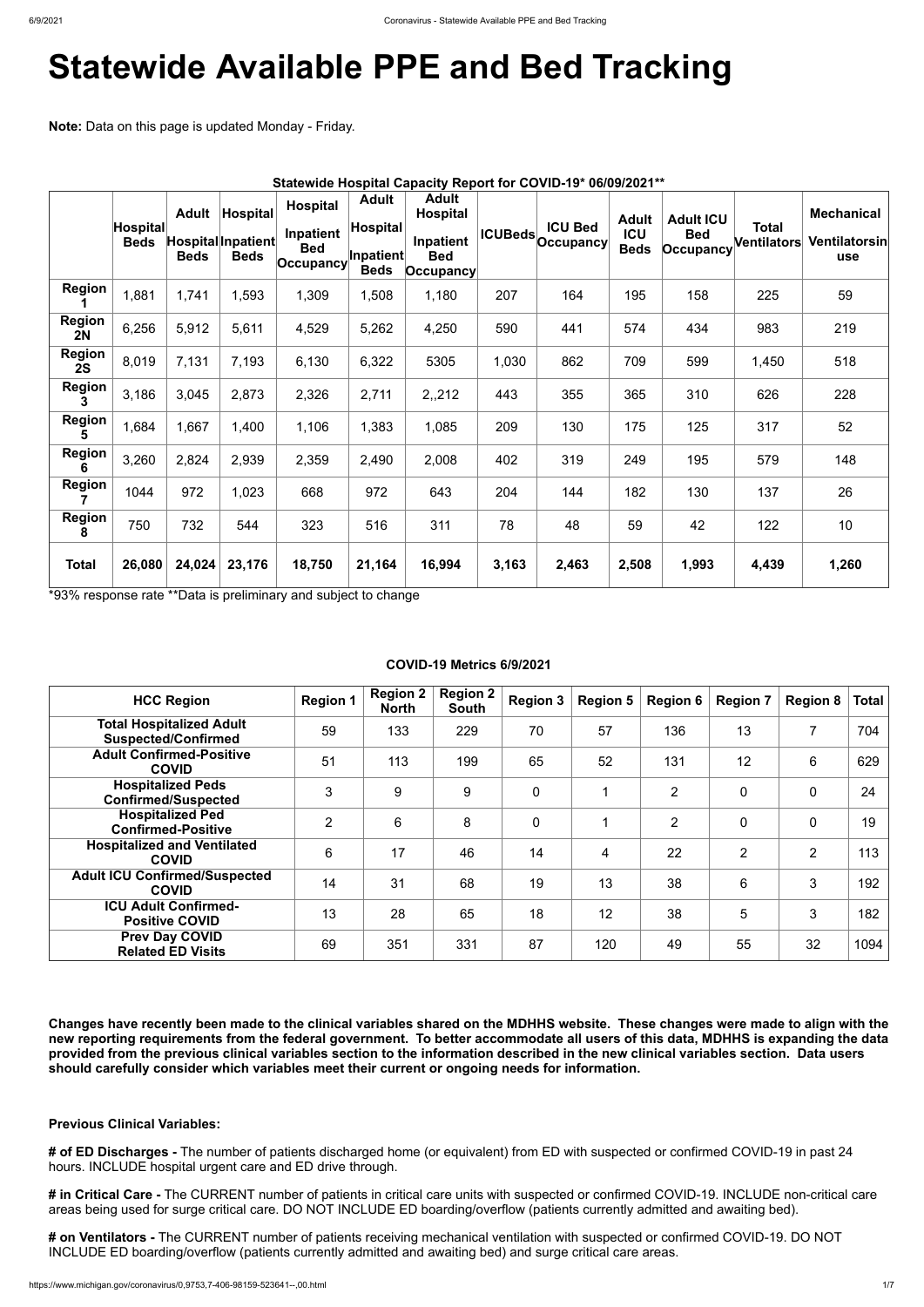**# of Inpatients -** The total number of positive tests for COVID-19 among admitted patients.

#### **New Clinical Variables:**

**Previous Day's COVID-19-related ED Visits** ( Enter the total number of ED visits who were seen on the previous calendar day who had a visit related to COVID-19 (meets suspected or confirmed definition or presents for COVID diagnostic testing - do not count patients who present for pre-procedure screening).)

**Total ICU adult suspected or confirmed positive COVID patients** (Patients currently hospitalized in an adult ICU bed who have suspected or laboratory-confirmed COVID-19.)

**Hospitalized ICU adult confirmed-positive COVID patients** (same as above, laboratory confirmed only)

**Hospitalized and ventilated COVID patients** (Patients currently hospitalized in an adult, pediatric or neonatal inpatient bed who have suspected or laboratory-confirmed COVID-19 and are on a mechanical ventilator (as defined in 7 above).)

**Total hospitalized adult suspected or confirmed positive COVID patients** (Patients currently hospitalized in an adult inpatient bed who have laboratory-confirmed or suspected COVID-19. Include those in observation beds.)

**Hospitalized adult confirmed-positive COVID patients** (same as above, laboratory confirmed only)

**Total hospitalized pediatric suspected or confirmed positive COVID patients** (Patients currently hospitalized in a pediatric inpatient bed, including NICU, newborn, and nursery, who are suspected or laboratory-confirmed-positive for COVID-19. Include those in observation beds.)

**Hospitalized pediatric confirmed-positive COVID patients** (Patients currently hospitalized in a pediatric inpatient bed, including NICU, newborn, and nursery, who have laboratory-confirmed COVID-19. Include those in observation beds.)

#### **Statewide Hospital Available PPE Tracking for COVID-19\* 06/09/2021\*\***

|                  | <b>N95 Masks</b> | <b>PAPR/Other</b>  | <b>Surgical Mask</b> |                       | <b>Gowns</b> | Launderable  | <b>Exam Gloves</b> |
|------------------|------------------|--------------------|----------------------|-----------------------|--------------|--------------|--------------------|
|                  |                  | <b>Respirators</b> |                      | <b>Eye Protection</b> |              | <b>Gowns</b> | (single)           |
| <b>Region 1</b>  | 579,481          | 206                | 3,704,309            | 128,873               | 424,675      | 5,409        | 22,478,800         |
| <b>Region 2N</b> | 461,037          | 607                | 1,365,978            | 77,308                | 388,591      | 6,650        | 16,256,092         |
| <b>Region 2S</b> | 1,032,782        | 1,393              | 3,494,287            | 447,632               | 1,251,641    | 15,330       | 55,683,022         |
| <b>Region 3</b>  | 329,213.93       | 692                | 2,652,850            | 126,424               | 996,104      | 4,049        | 11,145,095         |
| <b>Region 5</b>  | 455,416          | 516                | 753,667              | 34,065                | 359,393      | 1158         | 3,627,739          |
| <b>Region 6</b>  | 1,318,750        | 556                | 3,698,599            | 140,152               | 386,990      | 5,362        | 16,375,065         |
| <b>Region 7</b>  | 134,466          | 573                | 1,592,237            | 76,768                | 63,950       | 6,090        | 8,971,225          |
| <b>Region 8</b>  | 185,898          | 427                | 561,120              | 33,346                | 106,336      | 5,691        | 3,292,463          |
| <b>Totals</b>    | 4,497,043.93     | 4,970              | 17,823,047           | 1,064,568             | 3,977,680    | 49,739       | 137,829,501        |

\*82% response rate \*\*Data is preliminary and subject to change. Posted every Wednesday.

- Data is self-reported by hospitals daily to the EM Resource System per **[MDHHS Director Robert Gordon's Emergency Order](https://www.michigan.gov/documents/coronavirus/MDHHS_epidemic_reporting_order_and_instructions_684709_7.pdf)**.
- Changes in inventory numbers have likely occurred since reporting was completed.
- This information will be updated daily by 7 p.m.
- Information about Healthcare Coalition Regions is available on the **[MDHHS website](https://www.michigan.gov/mdhhs/0,5885,7-339-71548_54783_54826_56171-237197--,00.html#hcc)**.

**Region1** - Clinton, Eaton, Gratiot, Hillsdale, Ingham, Jackson, Lenawee, Livingston and Shiawassee counties. **Region 2S** - City of Detroit and Monroe, Washtenaw and Wayne counties.

**Region 2N** - Macomb, Oakland and St. Clair counties.

**Region 3** - Saginaw, Alcona, Iosco, Ogemaw, Arenac, Gladwin, Midland, Bay, Genesee, Tuscola, Lapeer, Sanilac and Huron counties. **Region 5** - Allegan, Barry, Calhoun, Branch, St. Joseph, Cass, Berrien, Van Buren and Kalamazoo counties.

**Region 6** - Clare, Ionia, Isabella, Kent, Lake, Mason, Mecosta, Montcalm, Muskegon, Newaygo, Oceana, Osceola and Ottawa counties. **Region 7** - Manistee, Wexford, Missaukee, Roscommon, Benzie, Leelanau, Grand Traverse, Kalkaska, Crawford, Oscoda, Antrim, Otsego, Montmorency, Alpena, Presque Ilse, Cheboygan, Emmet and Charlevoix counties.

**Region 8** - Chippewa, Mackinac, Luce, Schoolcraft, Delta, Alger, Marquette, Dickinson, Menominee, Baraga, Iron, Gogebic, Ontonagon, Houghton and Keweenaw counties.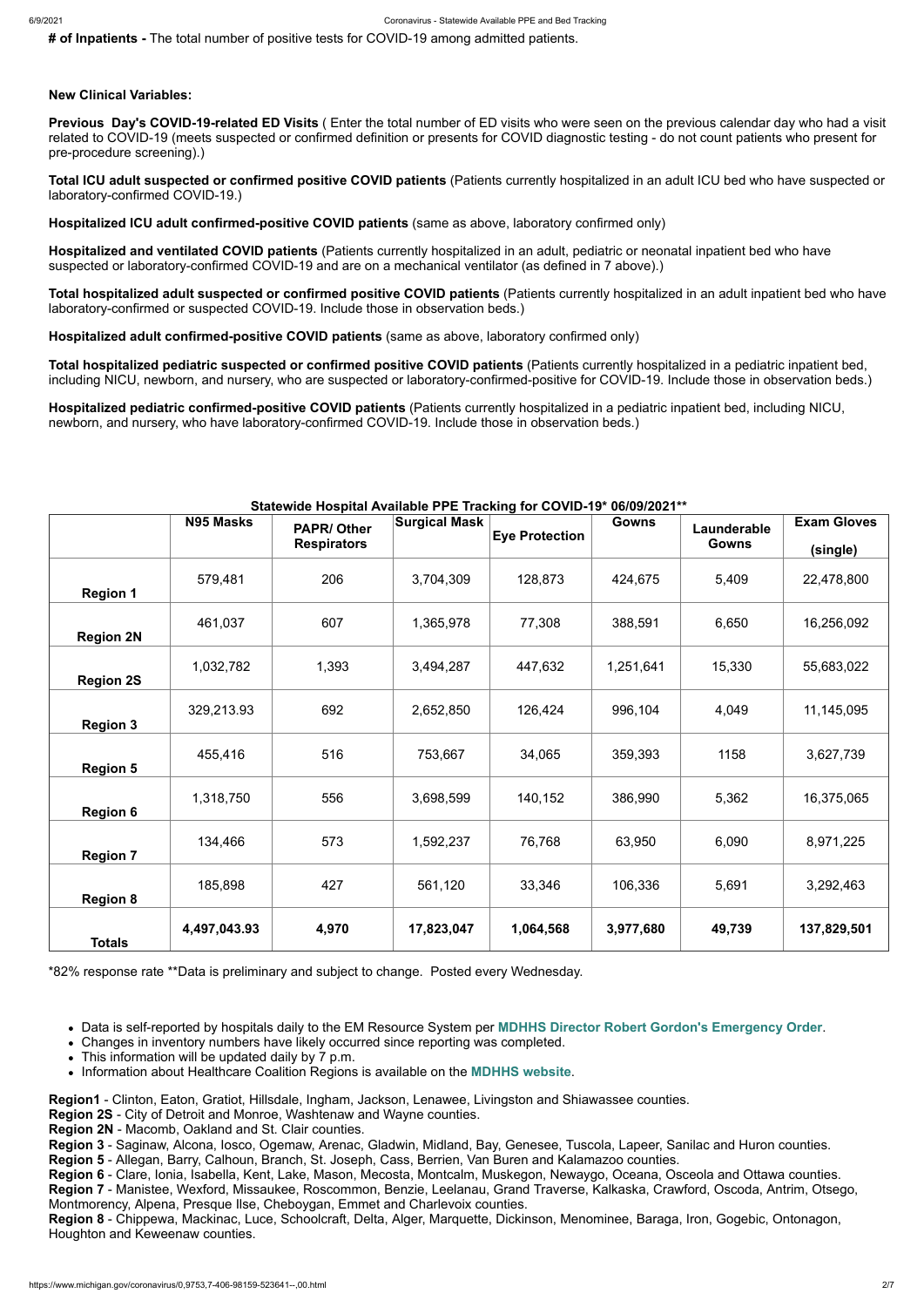| PPE Days On Hand as of 6/07/2021                |                          |                          |                               |                       |                      |  |
|-------------------------------------------------|--------------------------|--------------------------|-------------------------------|-----------------------|----------------------|--|
| <b>Hospital</b>                                 | <b>Surgical</b>          | <b>Gowns</b>             |                               | <b>Eye</b>            | June 7, 2021         |  |
|                                                 | <b>Masks</b>             |                          | <b>Exam Gloves</b> Protection |                       |                      |  |
| <b>Allegan General Hospital</b>                 | >30 days                 | $>30$ days               | >30 days                      | $>30$ days            | <b>Health System</b> |  |
| <b>Ascension Borgess Hospital</b>               | >30 days                 | >30 days                 | >30 days                      | >30 days              | <b>Health System</b> |  |
| <b>Ascension Borgess-Pipp Hospital</b>          | >30 days                 | >30 days                 | >30 days                      | >30 days              | <b>Health System</b> |  |
| <b>Ascension Brighton Center for Recovery</b>   | 15-30 days               | >30 days                 | >30 days                      | >30 days              | <b>Health System</b> |  |
| <b>Ascension Genesys Hospital</b>               | >30 days                 | >30 days                 | 15-30 days                    | $>30$ days            | <b>Health System</b> |  |
| Ascension Macomb Oakland Madison Heights        | >30 days                 | 15-30 days               | 15-30 days                    | $>30$ days            | <b>Health System</b> |  |
| <b>Ascension Macomb Oakland Warren</b>          | >30 days                 | >30 days                 | >30 days                      | >30 days              | <b>Health System</b> |  |
| <b>Ascension Providence Hospital Novi</b>       | >30 days                 | >30 days                 | >30 days                      | >30 days              | <b>Health System</b> |  |
| <b>Ascension Providence Hospital Southfield</b> | >30 days                 | >30 days                 | 15-30 days                    | >30 days              | <b>Health System</b> |  |
| <b>Ascension Providence Rochester</b>           | >30 days                 | >30 days                 | 15-30 days                    | $>30$ days            | <b>Health System</b> |  |
| <b>Ascension River District Hospital</b>        | >30 days                 | >30 days                 | 15-30 days                    | $>30$ days            | <b>Health System</b> |  |
|                                                 |                          |                          |                               |                       |                      |  |
| Ascension St. John Hospital                     | >30 days                 | >30 days                 | >30 days                      | >30 days              | <b>Health System</b> |  |
| Ascension St. Joseph Hospital                   | >30 days                 | >30 days                 | >30 days                      | >30 days              | <b>Health System</b> |  |
| Ascension St. Mary's Hospital                   | >30 days                 | >30 days                 | 15-30 days                    | >30 days              | <b>Health System</b> |  |
| <b>Ascension Standish Hospital</b>              | >30 days                 | >30 days                 | >30 days                      | >30 days              | <b>Health System</b> |  |
| <b>Aspirus Iron River Hospital</b>              | >30 days                 | >30 days                 | >30 days                      | $>30$ days            | <b>Health System</b> |  |
| Aspirus Ironwood Hospital                       | >30 days                 | >30 days                 | >30 days                      | >30 days              | <b>Health System</b> |  |
| Aspirus Keweenaw Hospital                       | >30 days                 | >30 days                 | >30 days                      | $>30$ days            | <b>Health System</b> |  |
| Aspirus Ontonagon Hospital                      | $>30$ days               | $>30$ days               | $>30$ days                    | $>30$ days            | <b>Health System</b> |  |
| <b>Baraga County Memorial Hospital</b>          | >30 days                 | $\overline{>}30$ days    | >30 days                      | $>30$ days            | Independent          |  |
| <b>Beaumont Farmington Hills</b>                | $>30$ days               | $>30$ days               | >30 days                      | $\overline{>30}$ days | <b>Health System</b> |  |
| Beaumont Healthcare Center - Canton             | >30 days                 | $>30$ days               | >30 days                      | >30 days              | <b>Health System</b> |  |
| Beaumont Hospital - Royal Oak                   | $>30$ days               | $>30$ days               | $>30$ days                    | $>30$ days            | <b>Health System</b> |  |
| <b>Beaumont Hospital - Troy</b>                 | $>30$ days               | $>30$ days               | $>30$ days                    | $\overline{>30}$ days | <b>Health System</b> |  |
| <b>Beaumont Hospital Dearborn</b>               | >30 days                 | >30 days                 | $>30$ days                    | $>30$ days            | <b>Health System</b> |  |
| <b>Beaumont Hospital Grosse Pointe</b>          | >30 days                 | >30 days                 | >30 days                      | $>30$ days            | <b>Health System</b> |  |
| <b>Beaumont Hospital Taylor</b>                 | $>30$ days               | $>30$ days               | $>30$ days                    | $>30$ days            | <b>Health System</b> |  |
| <b>Beaumont Hospital Trenton</b>                | $>30$ days               | $>30$ days               | >30 days                      | $>30$ days            | <b>Health System</b> |  |
| <b>Beaumont Hospital Wayne</b>                  | $\overline{>30}$ days    | $\overline{>30}$ days    | $\overline{>30}$ days         | $530$ days            | <b>Health System</b> |  |
| <b>Borgess Lee Memorial Hospital</b>            | $>30$ days               | >30 days                 | $7-14$ days                   | >30 days              | Health System        |  |
| <b>Bronson Battle Creek</b>                     | $>30$ days               | $>30$ days               | $7-14$ days                   | $>30$ days            | <b>Health System</b> |  |
| Bronson LakeView Hospital                       | $>30$ days               | $>30$ days               | 15-30 days                    | $>30$ days            | <b>Health System</b> |  |
|                                                 |                          |                          |                               |                       |                      |  |
| <b>Bronson Methodist Hospital</b>               | 7-14 days                | 4-6 days                 | $7-14$ days                   | >30 days              | <b>Health System</b> |  |
| <b>Bronson South Haven</b>                      | >30 days                 | 15-30 days               | 15-30 days                    | >30 days              | <b>Health System</b> |  |
| Children's Hospital of Michigan                 | 15-30 days               | $7-14$ days              | $7-14$ days                   | 15-30 days            | <b>Health System</b> |  |
| <b>Covenant Healthcare</b>                      | >30 days                 | >30 days                 | 4-6 days                      | >30 days              | <b>Health System</b> |  |
| <b>Deckerville Community Hospital</b>           | $15-30$ days             | 15-30 days               | 15-30 days                    | >30 days              | Independent          |  |
| Detroit Receiving Hosp & Univ Health Ctr        | 15-30 days               | $7-14$ days              | 15-30 days                    | 15-30 days            | <b>Health System</b> |  |
| Dickinson Memorial Health Care System           | >30 days                 | >30 days                 | >30 days                      | >30 days              | Independent          |  |
| <b>Eaton Rapids Medical Center</b>              | >30 days                 | >30 days                 | >30 days                      | >30 days              | Independent          |  |
| <b>Garden City Hospital</b>                     | >30 days                 | >30 days                 | 15-30 days                    | >30 days              | <b>Health System</b> |  |
| <b>Harbor Beach Community Hospital</b>          | >30 days                 | $>30$ days               | >30 days                      | >30 days              | Independent          |  |
| Harper Univ/Hutzel Women's Hospitals            | 7-14 days                | $15-30$ days             | 15-30 days                    | $15-30$ days          | <b>Health System</b> |  |
| Helen Newberry Joy Hospital                     | 7-14 days                | $7-14$ days              | $7-14$ days                   | $7-14$ days           | Independent          |  |
| Henry Ford West Bloomfield Hospital             | >30 days                 | >30 days                 | >30 days                      | >30 days              | <b>Health System</b> |  |
| Henry Ford Allegiance Health                    | >30 days                 | >30 days                 | >30 days                      | >30 days              | <b>Health System</b> |  |
| Henry Ford Health Center Brownstown             | 15-30 days               | 15-30 days               | >30 days                      | $>30$ days            | <b>Health System</b> |  |
| <b>Henry Ford Hospital</b>                      | $7-14$ days              | 1-3 days                 | >30 days                      | 15-30 days            | <b>Health System</b> |  |
| Henry Ford Macomb Hospital                      | >30 days                 | >30 days                 | $7-14$ days                   | >30 days              | <b>Health System</b> |  |
| Henry Ford Med Center Sterling Heights          | 1-3 days                 | $\overline{1}$ -3 days   | 4-6 days                      | $\overline{1-3}$ days | Health System        |  |
| Henry Ford Medical Center - Fairlane            | 7-14 days                | $7-14$ days              | $7-14$ days                   | $7-14$ days           | <b>Health System</b> |  |
| Henry Ford Medical Center- Cottage              | $\overline{7-14}$ days   | $7-14$ days              | $7-14$ days                   | 4-6 days              | <b>Health System</b> |  |
| Henry Ford Wyandotte Hospital                   | $\overline{1}$ -3 days   | $\overline{1}$ -3 days   | >30 days                      | $>30$ days            | <b>Health System</b> |  |
| <b>Hills and Dales General Hospital</b>         | >30 days                 | >30 days                 | >30 days                      | >30 days              | Independent          |  |
| Hillsdale Hospital                              | >30 days                 | >30 days                 | >30 days                      | $>30$ days            | Independent          |  |
| <b>Holland Community Hospital</b>               | >30 days                 | >30 days                 | >30 days                      | $7-14$ days           | Independent          |  |
| <b>Hurley Medical Center</b>                    | >30 days                 | >30 days                 | 15-30 days                    | $>30$ days            | <b>Health System</b> |  |
| <b>Huron Valley Sinai Hospital</b>              | $\overline{15}$ -30 days | $\overline{15}$ -30 days | 15-30 days                    | $15-30$ days          | Health System        |  |
| Kalkaska Memorial Health Center                 |                          |                          |                               | $>30$ days            |                      |  |
|                                                 | >30 days                 | >30 days                 | >30 days                      |                       | Independent          |  |
| Karmanos Cancer Center                          | >30 days                 | >30 days                 | >30 days                      | $>30$ days            | <b>Health System</b> |  |
| Lake Huron Medical Center (was SJMPH)           | 15-30 days               | $15-30$ days             | 15-30 days                    | 15-30 days            | <b>Health System</b> |  |
| Lakeland Hospital, Niles                        | >30 days                 | 15-30 days               | >30 days                      | 15-30 days            | <b>Health System</b> |  |
| Lakeland Hospital, Watervliet                   | >30 days                 | 15-30 days               | >30 days                      | 15-30 days            | <b>Health System</b> |  |
| Lakeland Medical Center. - St. Joseph           | >30 days                 | >30 days                 | >30 days                      | 15-30 days            | <b>Health System</b> |  |
| <b>Mackinac Straits Hospital</b>                | >30 days                 | 15-30 days               | >30 days                      | >30 days              | Independent          |  |
| Marlette Regional Hospital                      | >30 days                 | >30 days                 | >30 days                      | >30 days              | Independent          |  |
| McKenzie Memorial Hospital                      | >30 days                 | >30 days                 | >30 days                      | >30 days              | Independent          |  |
| McLaren - Macomb                                | 15-30 days               | 15-30 days               | 4-6 days                      | 15-30 days            | <b>Health System</b> |  |
| McLaren Bay Region                              | $7-14$ days              | $7-14$ days              | $7-14$ days                   | $7-14$ days           | <b>Health System</b> |  |
| <b>McLaren Bay Special Care</b>                 | >30 days                 | >30 days                 | 4-6 days                      | >30 days              | <b>Health System</b> |  |
| <b>McLaren Caro Region</b>                      | 15-30 days               | 15-30 days               | 15-30 days                    | 15-30 days            | <b>Health System</b> |  |
| McLaren Central Michigan Hospital               | >30 days                 | >30 days                 | >30 days                      | >30 days              | <b>Health System</b> |  |
| <b>McLaren Flint</b>                            | 15-30 days               | 15-30 days               | >30 days                      | 15-30 days            | <b>Health System</b> |  |
| <b>McLaren Greater Lansing</b>                  | >30 days                 | >30 days                 | >30 days                      | >30 days              | <b>Health System</b> |  |
| <b>McLaren Lapeer Region</b>                    | >30 days                 | $7-14$ days              | 4-6 days                      | $7-14$ days           | <b>Health System</b> |  |
| McLaren Northern Michigan - Cheboygan           | >30 days                 | >30 days                 | >30 days                      | >30 days              | <b>Health System</b> |  |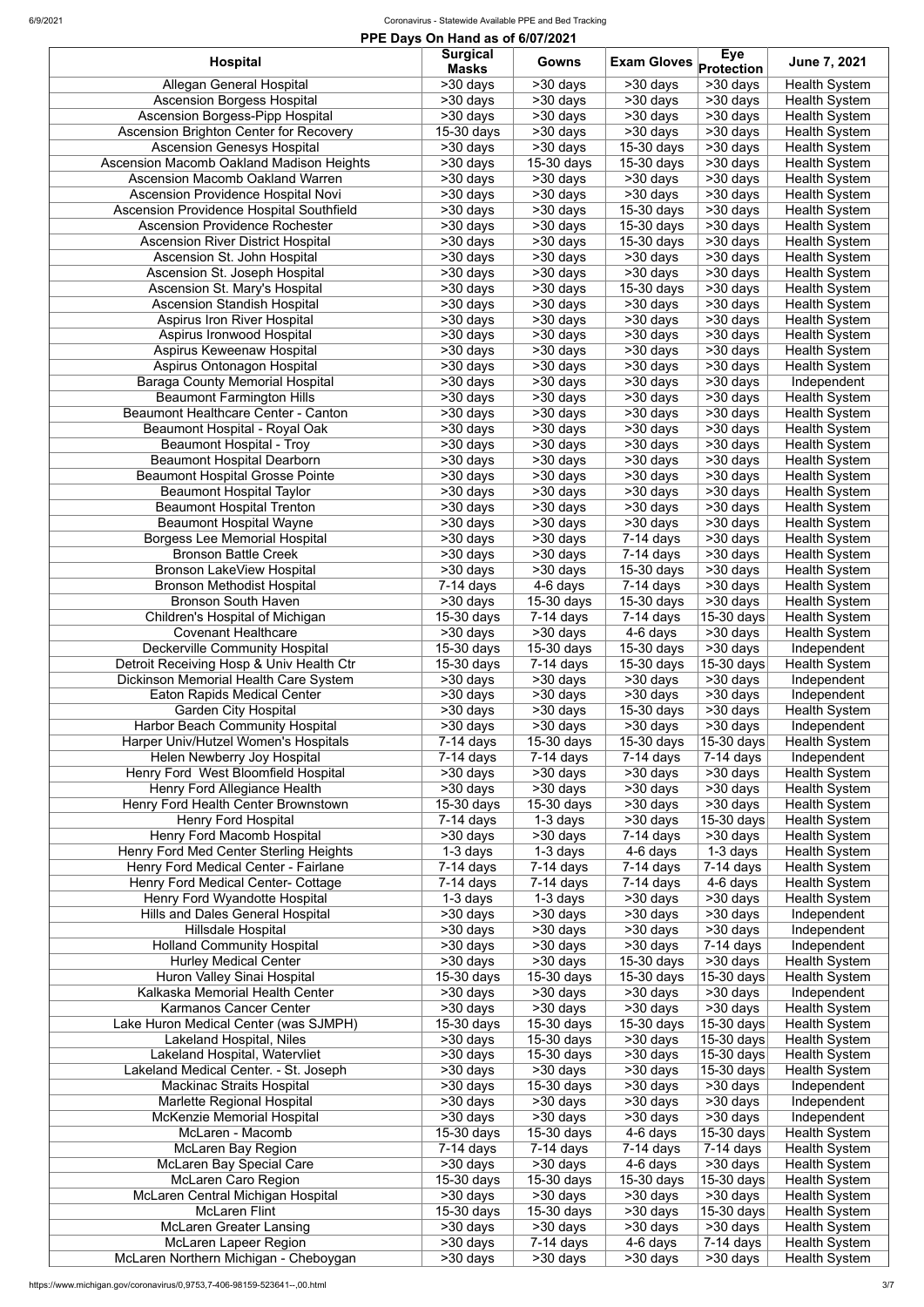| <b>Hospital</b>                                                               | <b>Surgical</b><br><b>Masks</b> | <b>Gowns</b>                        | <b>Exam Gloves</b>         | <b>Eye</b><br><b>Protection</b>    | June 7, 2021                                 |
|-------------------------------------------------------------------------------|---------------------------------|-------------------------------------|----------------------------|------------------------------------|----------------------------------------------|
| McLaren Northern Michigan - Petoskey                                          | $\overline{>30}$ days           | $>30$ days                          | >30 days                   | >30 days                           | <b>Health System</b>                         |
| <b>McLaren Orthopedic Hospital</b>                                            | >30 days                        | >30 days                            | >30 days                   | $>30$ days                         | <b>Health System</b>                         |
| <b>McLaren Port Huron Hospital</b>                                            | >30 days                        | >30 days                            | >30 days                   | $7-14$ days                        | <b>Health System</b>                         |
| <b>McLaren Thumb Region</b>                                                   | $15-30$ days                    | 15-30 days                          | 15-30 days                 | $\overline{15}$ -30 days           | <b>Health System</b>                         |
| McLaren-Oakland Hospital                                                      | $7-14$ days                     | 15-30 days                          | 15-30 days                 | 15-30 days                         | <b>Health System</b>                         |
| <b>Memorial Healthcare</b>                                                    | $7-14$ days                     | 7-14 days                           | $7-14$ days                | $7-14$ days                        | Independent                                  |
| Mercy Health Hackley Campus                                                   | >30 days                        | >30 days                            | >30 days                   | $>30$ days                         | <b>Health System</b>                         |
| Mercy Health Lakeshore Campus                                                 | >30 days                        | >30 days                            | >30 days<br>>30 days       | >30 days<br>$>30$ days             | <b>Health System</b>                         |
| Mercy Health Mercy Campus<br>Mercy Health Southwest Campus                    | >30 days<br>>30 days            | >30 days<br>15-30 days              | >30 days                   | 15-30 days                         | <b>Health System</b><br><b>Health System</b> |
| Mercy Health St. Mary's Main Campus                                           | >30 days                        | 15-30 days                          | >30 days                   | >30 days                           | <b>Health System</b>                         |
| <b>Metro Health Hospital</b>                                                  | >30 days                        | >30 days                            | >30 days                   | >30 days                           | <b>Health System</b>                         |
| MidMichigan Medical Center - Alpena                                           | >30 days                        | >30 days                            | >30 days                   | >30 days                           | <b>Health System</b>                         |
| MidMichigan Medical Center - Clare                                            | >30 days                        | 15-30 days                          | >30 days                   | >30 days                           | <b>Health System</b>                         |
| MidMichigan Medical Center - Gladwin                                          | >30 days                        | >30 days                            | >30 days                   | >30 days                           | <b>Health System</b>                         |
| MidMichigan Medical Center - Gratiot                                          | >30 days                        | 15-30 days                          | >30 days                   | >30 days                           | <b>Health System</b>                         |
| MidMichigan Medical Center - Midland                                          | 15-30 days                      | >30 days                            | 15-30 days                 | $>30$ days                         | <b>Health System</b>                         |
| MidMichigan Medical Center - Mt Pleasant                                      | >30 days                        | 15-30 days                          | >30 days                   | $>30$ days                         | <b>Health System</b>                         |
| MidMichigan Medical Center - West Branch                                      | >30 days                        | >30 days                            | >30 days                   | >30 days                           | <b>Health System</b>                         |
| <b>Munising Memorial Hospital</b><br>Munson Healthcare Cadillac Hospital      | $>30$ days<br>>30 days          | $\overline{>30}$ days<br>$>30$ days | $>30$ days<br>>30 days     | >30 days                           | Independent                                  |
| Munson Healthcare Charlevoix Hospital                                         | $\overline{>}30$ days           | $>30$ days                          | >30 days                   | >30 days<br>>30 days               | <b>Health System</b><br>Health System        |
| Munson Healthcare Grayling Hospital                                           | $>30$ days                      | $>30$ days                          | >30 days                   | $>30$ days                         | <b>Health System</b>                         |
| Munson Healthcare Manistee Hospital                                           | $>30$ days                      | $>30$ days                          | $>30$ days                 | $>30$ days                         | <b>Health System</b>                         |
| <b>Munson Medical Center</b>                                                  | $>30$ days                      | >30 days                            | $>30$ days                 | $\overline{>30}$ days              | Health System                                |
| North Ottawa Community Hosp                                                   | $>30$ days                      | $>30$ days                          | $>30$ days                 | $\overline{>30}$ days              | Independent                                  |
| Oaklawn Hospital                                                              | $\overline{15}$ -30 days        | $7-14$ days                         | 15-30 days                 | 15-30 days                         | Independent                                  |
| <b>OSF St. Francis Hospital</b>                                               | $>30$ days                      | $>30$ days                          | $>30$ days                 | $\overline{>30}$ days              | Independent                                  |
| <b>Otsego Memorial Hospital</b>                                               | $>30$ days                      | >30 days                            | $\overline{>}30$ days      | >30 days                           | <b>Health System</b>                         |
| Paul Oliver Memorial Hospital                                                 | >30 days                        | $>30$ days                          | $\overline{>}30$ days      | $\overline{>}30$ days              | <b>Health System</b>                         |
| <b>Pontiac General Hospital</b>                                               | $\overline{15}$ -30 days        | $>30$ days                          | 15-30 days                 | $\overline{>30}$ days              | Independent                                  |
| ProMedica Coldwater Regional Hospital                                         | $7-14$ days                     | $7-14$ days                         | $7-14$ days                | $7-14$ days                        | <b>Health System</b>                         |
| ProMedica CV Hickman Hospital                                                 | $\overline{7-14}$ days          | $7-14$ days                         | $7-14$ days<br>$7-14$ days | $\overline{7}$ -14 days            | <b>Health System</b>                         |
| Promedica Monroe Regional Hospital<br><b>Scheurer Hospital</b>                | $7-14$ days<br>>30 days         | $7-14$ days<br>>30 days             | >30 days                   | $7-14$ days<br>>30 days            | <b>Health System</b><br>Independent          |
| <b>Schoolcraft Memorial Hospital</b>                                          | >30 days                        | >30 days                            | >30 days                   | >30 days                           | Independent                                  |
| <b>Sheridan Community Hospital</b>                                            | $7-14$ days                     | 15-30 days                          | $7-14$ days                | $7-14$ days                        | Independent                                  |
| Sinai-Grace Hospital                                                          | 4-6 days                        | 15-30 days                          | >30 days                   | >30 days                           | <b>Health System</b>                         |
| <b>Sparrow Carson City Hospital</b>                                           | 15-30 days                      | 7-14 days                           | 15-30 days                 | >30 days                           | <b>Health System</b>                         |
| <b>Sparrow Clinton Hospital</b>                                               | 15-30 days                      | $7-14$ days                         | $7-14$ days                | >30 days                           | <b>Health System</b>                         |
| <b>Sparrow Eaton</b>                                                          | 15-30 days                      | 4-6 days                            | >30 days                   | >30 days                           | <b>Health System</b>                         |
| <b>Sparrow Hospital</b>                                                       | $>30$ days                      | >30 days                            | >30 days                   | >30 days                           | <b>Health System</b>                         |
| Sparrow Ionia Hospital                                                        | 15-30 days                      | $7-14$ days                         | 15-30 days                 | >30 days                           | <b>Health System</b>                         |
| <b>Sparrow Specialty Hospital</b>                                             | >30 days                        | >30 days                            | >30 days                   | >30 days                           | <b>Health System</b>                         |
| Spectrum Health - Big Rapids Hospital                                         | >30 days                        | >30 days                            | >30 days                   | >30 days                           | <b>Health System</b>                         |
| Spectrum Health - Blodgett Hospital<br>Spectrum Health - Butterworth Hospital | >30 days<br>>30 days            | >30 days<br>>30 days                | >30 days<br>>30 days       | >30 days<br>$>30$ days             | <b>Health System</b><br><b>Health System</b> |
| Spectrum Health - Ludington Hospital                                          | >30 days                        | >30 days                            | >30 days                   | >30 days                           | <b>Health System</b>                         |
| Spectrum Health - Pennock Hospital                                            | >30 days                        | >30 days                            | >30 days                   | >30 days                           | <b>Health System</b>                         |
| Spectrum Health - Reed City Hospital                                          | >30 days                        | >30 days                            | >30 days                   | >30 days                           | <b>Health System</b>                         |
| Spectrum Health Gerber Memorial                                               | >30 days                        | >30 days                            | >30 days                   | >30 days                           | <b>Health System</b>                         |
| Spectrum Health Kelsey Hospital                                               | >30 days                        | >30 days                            | >30 days                   | $>30$ days                         | <b>Health System</b>                         |
| Spectrum Health United Hospital                                               | >30 days                        | >30 days                            | >30 days                   | $>30$ days                         | <b>Health System</b>                         |
| Spectrum Health Zeeland Hospital                                              | >30 days                        | $>30$ days                          | >30 days                   | $\overline{\phantom{1}}$ > 30 days | <b>Health System</b>                         |
| Spectrum Helen DeVos Children's Hospital                                      | >30 days                        | $>30$ days                          | >30 days                   | $\overline{>30}$ days              | <b>Health System</b>                         |
| St. Joseph Mercy Brighton                                                     | >30 days                        | >30 days                            | >30 days                   | >30 days                           | <b>Health System</b>                         |
| St. Joseph Mercy Chelsea                                                      | >30 days                        | >30 days                            | >30 days                   | >30 days                           | <b>Health System</b>                         |
| St. Joseph Mercy Hospital                                                     | >30 days<br>>30 days            | 4-6 days                            | $7-14$ days<br>>30 days    | $>30$ days                         | <b>Health System</b>                         |
| St. Joseph Mercy Livingston Hospital<br>St. Joseph Mercy Oakland              | $>30$ days                      | >30 days<br>$\overline{>}30$ days   | >30 days                   | >30 days<br>>30 days               | <b>Health System</b><br>Health System        |
| St. Mary Mercy Hospital                                                       | 15-30 days                      | 15-30 days                          | >30 days                   | 15-30 days                         | <b>Health System</b>                         |
| St.John Medical Center - Macomb Township                                      | $7-14$ days                     | $7-14$ days                         | $7-14$ days                | $7-14$ days                        | <b>Health System</b>                         |
| <b>Straith Hospital</b>                                                       | $>30$ days                      | >30 days                            | >30 days                   | >30 days                           | Independent                                  |
| <b>Sturgis Hospital</b>                                                       | >30 days                        | >30 days                            | >30 days                   | >30 days                           | Independent                                  |
| <b>Three Rivers Health</b>                                                    | >30 days                        | >30 days                            | >30 days                   | >30 days                           | Independent                                  |
| University of MI Hospitals & Health Ctr                                       | >30 days                        | >30 days                            | >30 days                   | >30 days                           | <b>Health System</b>                         |
| UP Health System - Marquette                                                  | >30 days                        | >30 days                            | >30 days                   | >30 days                           | <b>Health System</b>                         |
| UP Health System - Portage                                                    | >30 days                        | >30 days                            | >30 days                   | >30 days                           | <b>Health System</b>                         |
| <b>UP Health System-Bell</b>                                                  | >30 days                        | >30 days                            | >30 days                   | >30 days                           | <b>Health System</b>                         |
| War Memorial Hospital                                                         | >30 days                        | >30 days                            | >30 days                   | $>30$ days                         | Independent                                  |

#### **Patient Census as of 6/07/2021**

| <b>Hospital</b>                 | COVID-19<br><b>Patients</b> | COVID-19<br>Patients in ICU | <b>Bed</b><br>$ $ Occupancy $ $<br>% |
|---------------------------------|-----------------------------|-----------------------------|--------------------------------------|
| <b>Allegan General Hospital</b> |                             |                             | 40%                                  |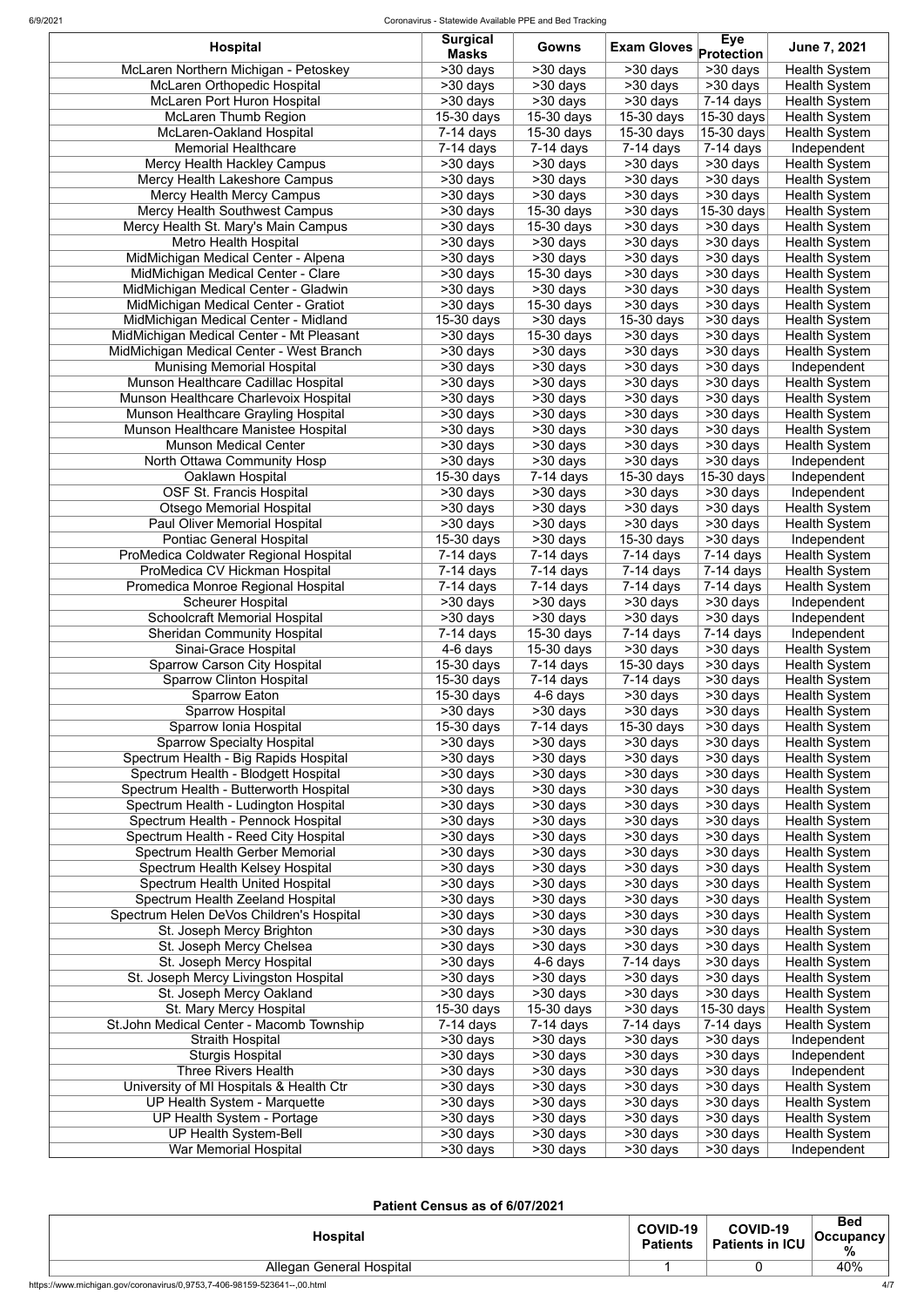| <b>Hospital</b>                                                                   | COVID-19<br><b>Patients</b>       | COVID-19<br><b>Patients in ICU</b> | <b>Bed</b><br><b>Occupancy</b> |
|-----------------------------------------------------------------------------------|-----------------------------------|------------------------------------|--------------------------------|
|                                                                                   |                                   |                                    | ℅                              |
| <b>Ascension Borgess Hospital</b><br><b>Ascension Borgess-Pipp Hospital</b>       | 12<br>$\mathbf{0}$                | 1<br>0                             | 80%<br>29%                     |
| <b>Ascension Genesys Hospital</b>                                                 | 13                                | 5                                  | 89%                            |
| Ascension Macomb Oakland Madison Heights                                          | 6                                 | $\overline{2}$                     | 35%                            |
| <b>Ascension Macomb Oakland Warren</b>                                            | 11                                | $\overline{2}$                     | 80%                            |
| Ascension Providence Hospital Novi                                                | 9                                 | $\overline{2}$                     | 90%                            |
| Ascension Providence Hospital Southfield                                          | 11                                | 8                                  | 91%                            |
| <b>Ascension Providence Rochester</b>                                             | 3                                 | $\overline{0}$                     | 52%                            |
| <b>Ascension River District Hospital</b><br>Ascension St. John Hospital           | $\overline{2}$<br>16              | $\overline{2}$<br>3                | 23%<br>71%                     |
| Ascension St. Joseph Hospital                                                     | $\overline{0}$                    | 0                                  | 42%                            |
| Ascension St. Mary's Hospital                                                     | 6                                 | 0                                  | 82%                            |
| <b>Ascension Standish Hospital</b>                                                | $\mathbf 0$                       | $\overline{0}$                     | 44%                            |
| <b>Aspirus Iron River Hospital</b>                                                | 0                                 | 0                                  | 17%                            |
| Aspirus Ironwood Hospital                                                         | $\overline{0}$                    | 0                                  | 25%                            |
| Aspirus Keweenaw Hospital                                                         | 0                                 | 0                                  | 32%<br>0%                      |
| Aspirus Ontonagon Hospital<br><b>Baraga County Memorial Hospital</b>              | 0                                 | $\mathbf 0$<br>0                   | 53%                            |
| <b>Beaumont Farmington Hills</b>                                                  | 14                                | 4                                  | 72%                            |
| <b>Beaumont Hospital - Royal Oak</b>                                              | 29                                | 4                                  | 82%                            |
| <b>Beaumont Hospital - Troy</b>                                                   | $\overline{11}$                   | $\overline{3}$                     | 80%                            |
| <b>Beaumont Hospital Dearborn</b>                                                 | $\overline{20}$                   | $\overline{2}$                     | 81%                            |
| <b>Beaumont Hospital Grosse Pointe</b>                                            | $9\,$                             | $\overline{2}$                     | 70%                            |
| <b>Beaumont Hospital Taylor</b>                                                   | $\overline{7}$                    | $\overline{2}$                     | 68%                            |
| <b>Beaumont Hospital Trenton</b><br><b>Beaumont Hospital Wayne</b>                | $\overline{11}$<br>$\overline{4}$ | 1<br>$\overline{3}$                | 65%<br>87%                     |
| <b>Borgess Lee Memorial Hospital</b>                                              | $\overline{0}$                    | 0                                  | 37%                            |
| <b>Bronson Battle Creek</b>                                                       | $\overline{11}$                   | $\overline{3}$                     | 74%                            |
| <b>Bronson LakeView Hospital</b>                                                  | $\overline{2}$                    | $\overline{0}$                     | 63%                            |
| <b>Bronson Methodist Hospital</b>                                                 | $\overline{25}$                   | $\overline{\mathbf{7}}$            | 92%                            |
| <b>Bronson South Haven</b>                                                        | 0                                 | 0                                  | 75%                            |
| Children's Hospital of Michigan                                                   | 4                                 | 0                                  | 74%                            |
| <b>Covenant Healthcare</b>                                                        | 20                                | 0                                  | 91%                            |
| <b>Deckerville Community Hospital</b><br>Detroit Receiving Hosp & Univ Health Ctr | $\overline{0}$<br>13              | 0<br>7                             | 8%<br>90%                      |
| <b>Dickinson Memorial Health Care System</b>                                      |                                   |                                    | 37%                            |
| <b>Eaton Rapids Medical Center</b>                                                |                                   | 0                                  | 20%                            |
| <b>Garden City Hospital</b>                                                       | $\overline{7}$                    | $\overline{2}$                     | 80%                            |
| <b>Harbor Beach Community Hospital</b>                                            | $\overline{0}$                    | 0                                  | 7%                             |
| Harper Univ/Hutzel Women's Hospitals                                              | 23                                | 11                                 | 90%                            |
| Helen Newberry Joy Hospital                                                       | 0                                 | 0                                  | 9%                             |
| Henry Ford Allegiance Health<br><b>Henry Ford Hospital</b>                        | 13<br>37                          | 8<br>14                            | 69%<br>84%                     |
| <b>Henry Ford Macomb Hospital</b>                                                 | 14                                | 5                                  | 91%                            |
| Henry Ford West Bloomfield Hospital                                               | 8                                 | 0                                  | 77%                            |
| Henry Ford Wyandotte Hospital                                                     | 14                                |                                    | 84%                            |
| <b>Hills and Dales General Hospital</b>                                           | 0                                 | 0                                  | 20%                            |
| Hillsdale Hospital                                                                | 1                                 | 1                                  | 45%                            |
| <b>Holland Community Hospital</b>                                                 | $\overline{2}$                    |                                    | 54%                            |
| <b>Hurley Medical Center</b><br>Huron Valley Sinai Hospital                       | 13<br>7                           | 6<br>1                             | 100%<br>49%                    |
| Kalkaska Memorial Health Center                                                   | 0                                 | 0                                  | 0%                             |
| <b>Karmanos Cancer Center</b>                                                     | 1                                 | 0                                  | 74%                            |
| Lake Huron Medical Center (was SJMPH)                                             | $\overline{7}$                    | 0                                  | 44%                            |
| <b>Lakeland Hospital, Niles</b>                                                   | 0                                 | 0                                  | 95%                            |
| Lakeland Hospital, Watervliet                                                     | $\overline{0}$                    | 0                                  | 67%                            |
| Lakeland Medical Center. - St. Joseph<br><b>Mackinac Straits Hospital</b>         | 16<br>$\overline{0}$              | 5<br>0                             | 68%<br>7%                      |
| <b>Marlette Regional Hospital</b>                                                 | 0                                 | 0                                  | 16%                            |
| McKenzie Memorial Hospital                                                        | 0                                 | 0                                  | 16%                            |
| McLaren - Macomb                                                                  | 10                                | 0                                  | 91%                            |
| <b>McLaren Bay Region</b>                                                         | 4                                 | $\overline{2}$                     | 90%                            |
| <b>McLaren Bay Special Care</b>                                                   | $\overline{2}$                    | 0                                  | 48%                            |
| <b>McLaren Caro Region</b>                                                        | $\overline{0}$                    | 0                                  | 0%                             |
| McLaren Central Michigan Hospital                                                 | 4                                 | $\overline{2}$                     | 37%                            |
| <b>McLaren Flint</b><br><b>McLaren Greater Lansing</b>                            | 8<br>10                           | 6<br>0                             | 91%<br>97%                     |
| <b>McLaren Lapeer Region</b>                                                      |                                   | 5                                  | 54%                            |
| McLaren Northern Michigan - Petoskey                                              | 4                                 | $\overline{2}$                     | 54%                            |
| McLaren Orthopedic Hospital                                                       | 0                                 | $\mathbf 0$                        | 67%                            |
| McLaren Port Huron Hospital                                                       | $\overline{7}$                    |                                    | 100%                           |
| <b>McLaren Thumb Region</b>                                                       | $\overline{0}$                    | 0                                  | 16%                            |
| McLaren-Oakland Hospital                                                          | 3                                 | 3                                  | 64%                            |
| <b>Memorial Healthcare</b><br>Mercy Health Hackley Campus                         | 4<br>0                            | $\overline{2}$<br>0                | 41%<br>0%                      |
| Mercy Health Lakeshore Campus                                                     | $\mathbf 0$                       | 0                                  | 20%                            |
|                                                                                   |                                   |                                    |                                |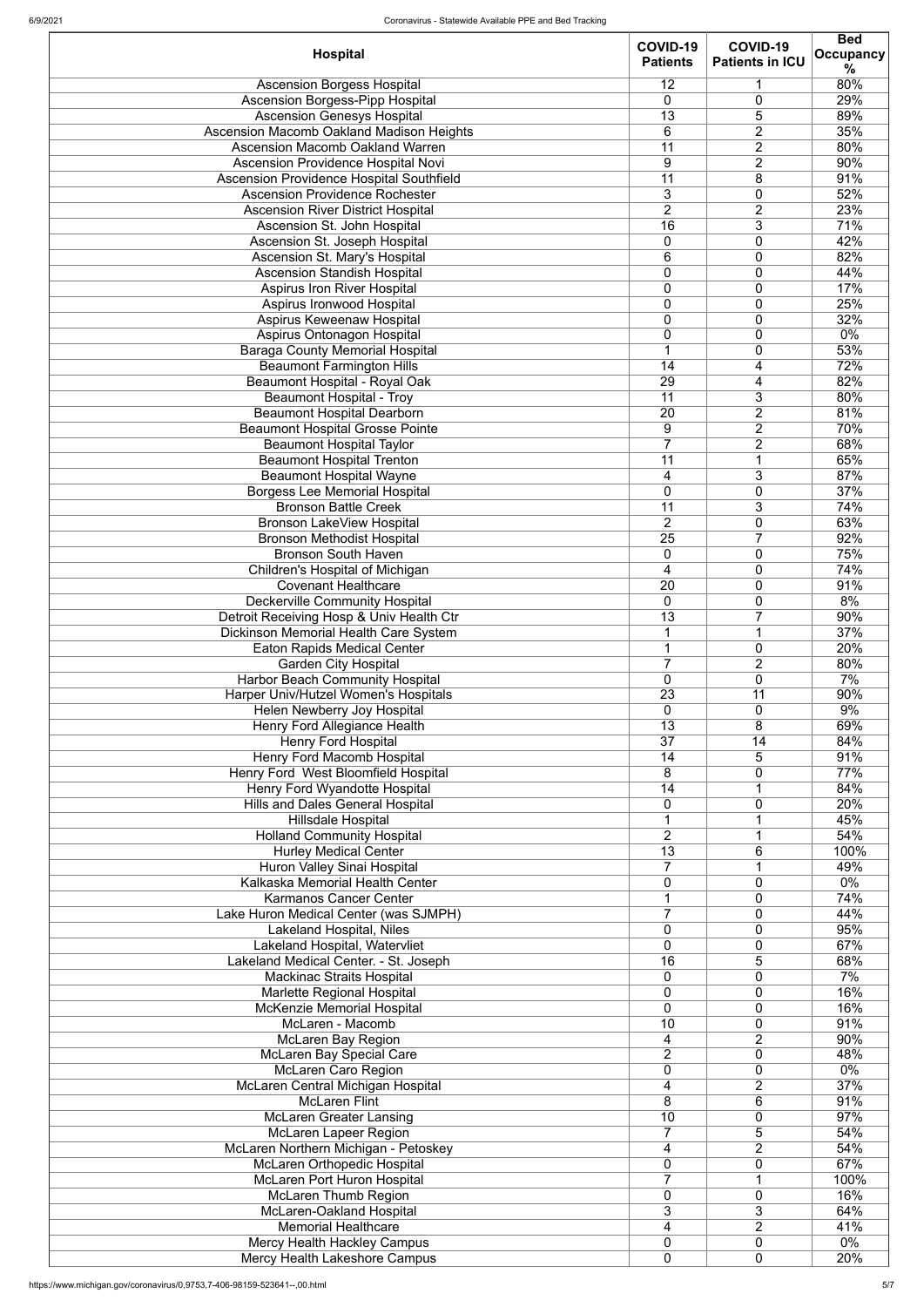|                                          | COVID-19        | COVID-19               | <b>Bed</b>       |
|------------------------------------------|-----------------|------------------------|------------------|
| <b>Hospital</b>                          | <b>Patients</b> | <b>Patients in ICU</b> | <b>Occupancy</b> |
|                                          |                 |                        | %                |
| <b>Mercy Health Mercy Campus</b>         | 22              | 5                      | 85%              |
| Mercy Health St. Mary's Main Campus      | 11              | 5                      | 74%              |
| <b>Metro Health Hospital</b>             | 11              |                        | 66%              |
| MidMichigan Medical Center - Alpena      | 0               | 0                      | 28%              |
| MidMichigan Medical Center - Clare       |                 | 0                      | 18%              |
| MidMichigan Medical Center - Gladwin     |                 | 0                      | 14%              |
| MidMichigan Medical Center - Gratiot     |                 |                        | 61%              |
| MidMichigan Medical Center - Midland     | 8               | 4                      | 70%              |
| MidMichigan Medical Center - West Branch | 0               | 0                      | 44%              |
| <b>Munising Memorial Hospital</b>        | 0               | 0                      | 24%              |
| Munson Healthcare Cadillac Hospital      | 3               | 0                      | 71%              |
| Munson Healthcare Charlevoix Hospital    | $\overline{0}$  | 0                      | 20%              |
| Munson Healthcare Grayling Hospital      |                 | 0                      | 49%              |
| Munson Healthcare Manistee Hospital      | 0               | 0                      | 23%              |
| <b>Munson Medical Center</b>             | 5               | 3                      | 77%              |
| North Ottawa Community Hosp              | 0               | 0                      | 37%              |
| Oaklawn Hospital                         |                 |                        | 60%              |
|                                          |                 |                        |                  |
| <b>OSF St. Francis Hospital</b>          | 0               | 0                      | 47%              |
| <b>Otsego Memorial Hospital</b>          |                 |                        | 39%              |
| <b>Paul Oliver Memorial Hospital</b>     | $\overline{0}$  | 0                      | 25%              |
| <b>Pontiac General Hospital</b>          | 0               | 0                      | 45%              |
| ProMedica Coldwater Regional Hospital    |                 |                        | 34%              |
| ProMedica CV Hickman Hospital            | $\overline{2}$  | 0                      | 50%              |
| Promedica Monroe Regional Hospital       | 4               |                        | 38%              |
| <b>Scheurer Hospital</b>                 | $\overline{0}$  | 0                      | 11%              |
| <b>Schoolcraft Memorial Hospital</b>     | 0               | 0                      | 58%              |
| <b>Sheridan Community Hospital</b>       | $\overline{2}$  | 0                      | 40%              |
| Sinai-Grace Hospital                     | $\overline{17}$ | 0                      | 66%              |
| <b>Sparrow Carson City Hospital</b>      | $\overline{0}$  | 0                      | 40%              |
| <b>Sparrow Clinton Hospital</b>          | $\overline{2}$  | 0                      | 78%              |
| <b>Sparrow Eaton</b>                     |                 | 0                      | 81%              |
| <b>Sparrow Hospital</b>                  | 24              | 5                      | 95%              |
| Sparrow Ionia Hospital                   | $\overline{0}$  | 0                      | 30%              |
| Spectrum Health - Big Rapids Hospital    | 0               | 0                      | 68%              |
| Spectrum Health - Blodgett Hospital      | 21              | 5                      | 84%              |
| Spectrum Health - Butterworth Hospital   | 34              | 13                     | 93%              |
| Spectrum Health - Ludington Hospital     | 3               |                        | 48%              |
| Spectrum Health - Pennock Hospital       | 0               | 0                      | 68%              |
| <b>Spectrum Health Gerber Memorial</b>   | 3               | $\overline{2}$         | 75%              |
|                                          |                 | 3                      |                  |
| <b>Spectrum Health United Hospital</b>   |                 |                        | 64%              |
| Spectrum Health Zeeland Hospital         | 3               | 1                      | 34%              |
| Spectrum Helen DeVos Children's Hospital | $\overline{2}$  | 0                      | 67%              |
| St. Joseph Mercy Chelsea                 |                 | 0                      | 70%              |
| St. Joseph Mercy Hospital                | 12              | 4                      | 99%              |
| St. Joseph Mercy Livingston Hospital     | $\overline{0}$  | 0                      | 100%             |
| St. Joseph Mercy Oakland                 | 6               |                        | 77%              |
| St. Mary Mercy Hospital                  | 10              | 3                      | 84%              |
| <b>Straith Hospital</b>                  | 0               | 0                      | 4%               |
| <b>Sturgis Hospital</b>                  | $\overline{0}$  | 0                      | 70%              |
| <b>Three Rivers Health</b>               | 0               | 0                      | 36%              |
| University of MI Hospitals & Health Ctr  | 48              | 15                     | 91%              |
| UP Health System - Marquette             | 5               | 5                      | 83%              |
| UP Health System - Portage               | 0               | 0                      | 61%              |
| <b>UP Health System-Bell</b>             |                 | 0                      | 32%              |
| <b>War Memorial Hospital</b>             | $\overline{0}$  | 0                      | 83%              |
| <b>Grand Total</b>                       | 774             | 223                    | 76%              |
|                                          |                 |                        |                  |

**Bed Occupancy** - The percentage of staffed inpatient beds occupied by any patient regardless of COVID-19 status. This includes surge or overflow beds.**Data Dictionary:[Tableau Dashboard of Health System/Hospital Data](https://public.tableau.com/profile/mhapublic#!/vizhome/COVIDPublicDashboard/PleaseRead)**The data reflects the status in short term acute care community hospitals 24 hours prior to the time that the data was posted to this website.**General Information:** This information has been compiled by the Michigan Health & Hospital Association (MHA) on behalf of the Michigan Department of Health & Human Services (MDHHS). The data is from the state of Michigan's EMResource data system. Hospitals are required to enter data into EMResource.

**PPE Days on Hand** - This is based on a number of factors including the amount of PPE, the number of COVID-19 patients, beds, industry standard usage and conservation techniques.

**COVID-19 Patients** - Confirmed positive patients, as well as patients who are suspected of having COVID-19. This includes COVID-19 patients in the ICU.

**COVID-19 Patients in ICU** - Confirmed positive patients and suspected patients in intensive care unit (ICU).

**Navigation:**

There are three data tabs that display information:

**Dashboard** - PPE status and Patient Census for a specific hospital